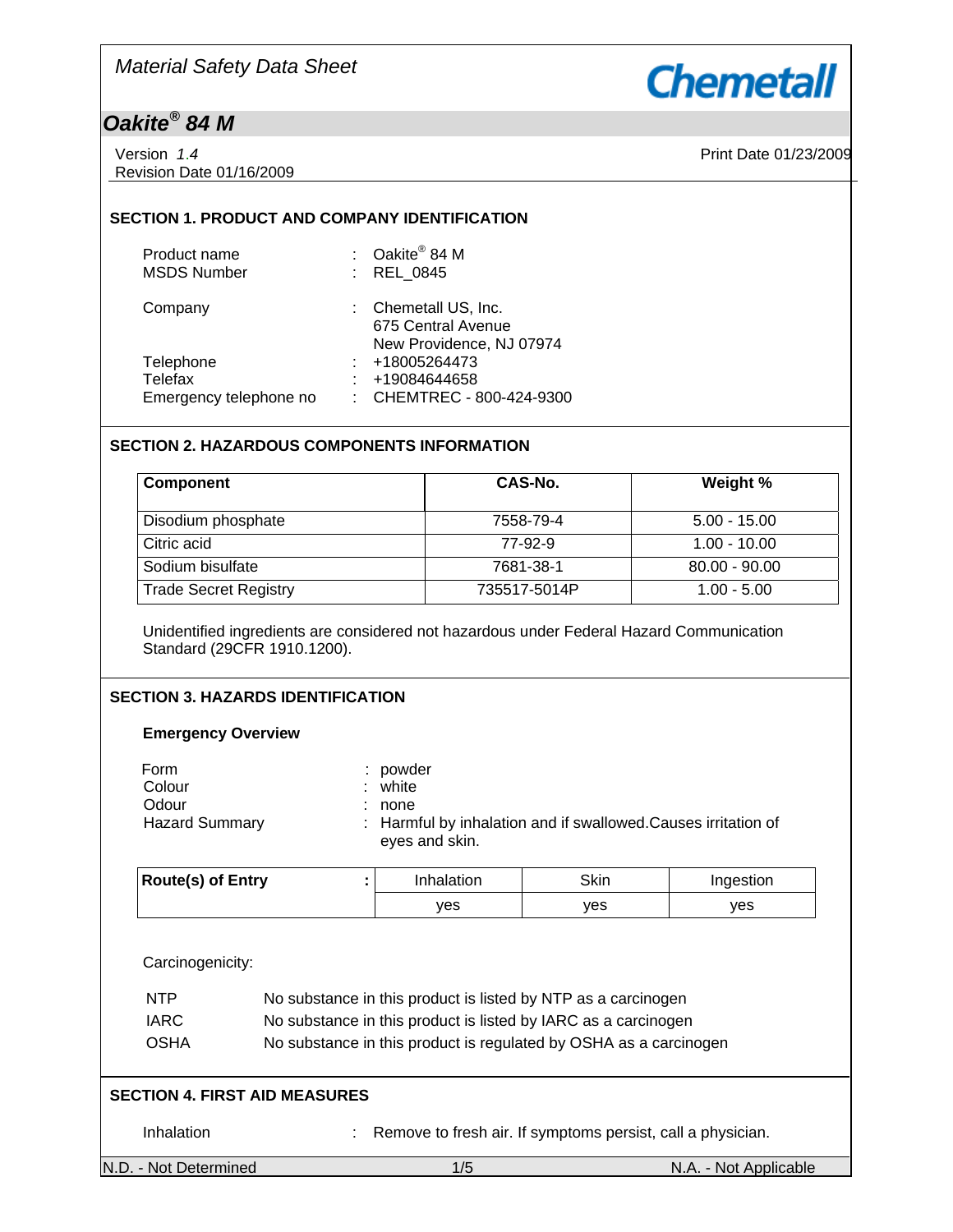

# *Oakite® 84 M*

| Version 1.4<br>Revision Date 01/16/2009           |    | Print Date 01/23/2009                                                                                                              |
|---------------------------------------------------|----|------------------------------------------------------------------------------------------------------------------------------------|
|                                                   |    |                                                                                                                                    |
| Skin contact                                      |    | Wash off immediately with plenty of water for at least 15<br>minutes. If skin irritation persists, call a physician.               |
| Eye contact                                       |    | Rinse immediately with plenty of water for at least 15<br>minutes. Keep eye wide open while rinsing. Seek medical<br>advice.       |
| Ingestion                                         |    | Rinse mouth. Drink plenty of water. Get medical attention<br>immediately                                                           |
|                                                   |    |                                                                                                                                    |
| <b>SECTION 5. FIRE-FIGHTING MEASURES</b>          |    |                                                                                                                                    |
| Flash point                                       |    | Note: does not flash                                                                                                               |
| Lower explosion limit                             |    | Note: Not applicable.                                                                                                              |
| Upper explosion limit                             |    | Note: Not applicable.                                                                                                              |
| <b>TDG Flammability Class</b>                     |    | <b>NONE</b>                                                                                                                        |
| Suitable extinguishing<br>media                   |    | Use extinguishing measures that are appropriate to local<br>circumstances and the surrounding environment.                         |
| Special protective<br>equipment for fire-fighters | ÷. | In the event of fire, wear self-contained breathing apparatus.                                                                     |
| <b>SECTION 6. ACCIDENTAL RELEASE MEASURES</b>     |    |                                                                                                                                    |
| Personal precautions                              |    | Ensure adequate ventilation.<br>Avoid dust formation.                                                                              |
| Methods for cleaning up                           |    | Ventilate area.<br>Avoide dust generation<br>Sweep up and remove immediately.<br>Keep in suitable, closed containers for disposal. |
| Additional advice                                 |    | Never return spills in original containers for re-use.                                                                             |
| <b>SECTION 7. HANDLING AND STORAGE</b>            |    |                                                                                                                                    |
| <b>Handling</b>                                   |    |                                                                                                                                    |
| Handling                                          |    | Use with adequate ventilation.<br>Avoid breathing dust.                                                                            |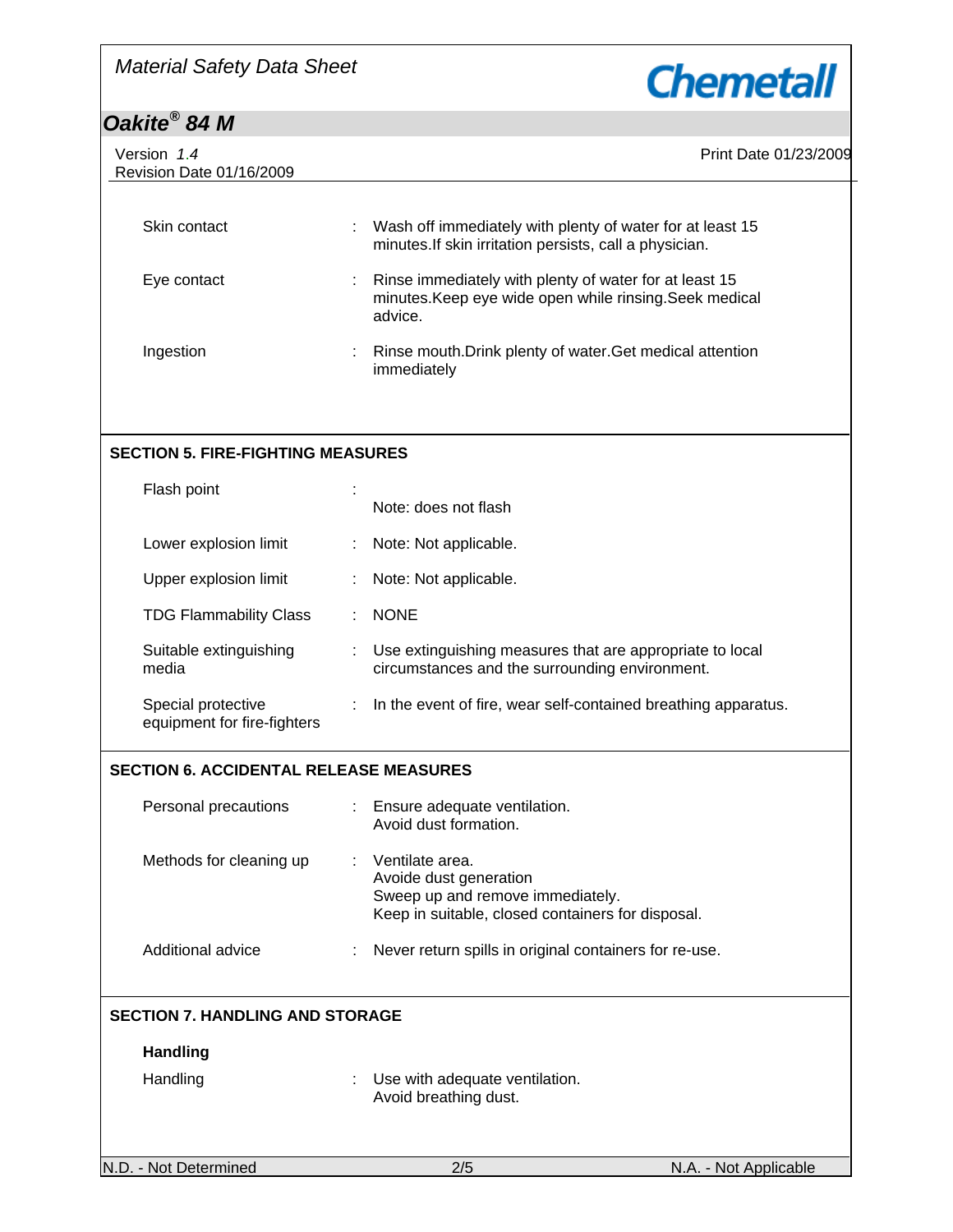

# *Oakite® 84 M*

| Version 1.4<br>Revision Date 01/16/2009 | Print Date 01/23/2009 |
|-----------------------------------------|-----------------------|
|                                         |                       |

## **Storage**

| Requirements for storage | Keep containers dry and tightly closed to avoid moisture      |
|--------------------------|---------------------------------------------------------------|
| areas and containers     | absorption and contamination.                                 |
|                          | Store indoors in a cool, well-ventilated place                |
|                          | Protect from direct contact with water or excessive moisture. |

## **SECTION 8. EXPOSURE CONTROLS/PERSONAL PROTECTION**

| Component                                          |                         | <b>ACGIH</b><br><b>TLV</b><br>(TWA)                                                                                                                                                                                                                                                                    | <b>OSHA</b><br><b>PEL</b><br>(TWA) |
|----------------------------------------------------|-------------------------|--------------------------------------------------------------------------------------------------------------------------------------------------------------------------------------------------------------------------------------------------------------------------------------------------------|------------------------------------|
| Disodium phosphate                                 |                         | N.D.                                                                                                                                                                                                                                                                                                   | N.D.                               |
| Citric acid                                        |                         | N.D.                                                                                                                                                                                                                                                                                                   | N.D.                               |
| Sodium bisulfate                                   |                         | $5$ mg/m $3$<br>N.D.                                                                                                                                                                                                                                                                                   | N.D.                               |
| <b>Trade Secret Registry</b>                       |                         | N.D.                                                                                                                                                                                                                                                                                                   | N.D.                               |
| Eye protection                                     |                         | Safety glasses                                                                                                                                                                                                                                                                                         |                                    |
| Hand protection                                    |                         | Impervious gloves                                                                                                                                                                                                                                                                                      |                                    |
| Skin and body protection                           |                         | Rubber or plastic apron                                                                                                                                                                                                                                                                                |                                    |
| Respiratory protection                             | required.<br>equipment. | No personal respiratory protective equipment normally<br>In case of insufficient ventilation wear suitable respiratory                                                                                                                                                                                 |                                    |
| Hygiene measures                                   | product.                | Avoid contact with skin, eyes and clothing.<br>Wear suitable gloves and eye/face protection.<br>Wear suitable protective clothing.<br>Wash hands before breaks and immediately after handling the<br>Provide adequate ventilation.<br>Avoid breathing dust or vapor.<br>Keep away from food and drink. |                                    |
| <b>SECTION 9. PHYSICAL AND CHEMICAL PROPERTIES</b> |                         |                                                                                                                                                                                                                                                                                                        |                                    |
| pH                                                 | : 1.5<br>at 15 g/l      |                                                                                                                                                                                                                                                                                                        |                                    |
| Melting point/range                                |                         | Note: no data available                                                                                                                                                                                                                                                                                |                                    |
| Boiling point/boiling range                        |                         | : Note: no data available                                                                                                                                                                                                                                                                              |                                    |
| Vapour pressure                                    |                         | : Note: no data available                                                                                                                                                                                                                                                                              |                                    |
| N.D. - Not Determined                              |                         | 3/5                                                                                                                                                                                                                                                                                                    | N.A. - Not Applicable              |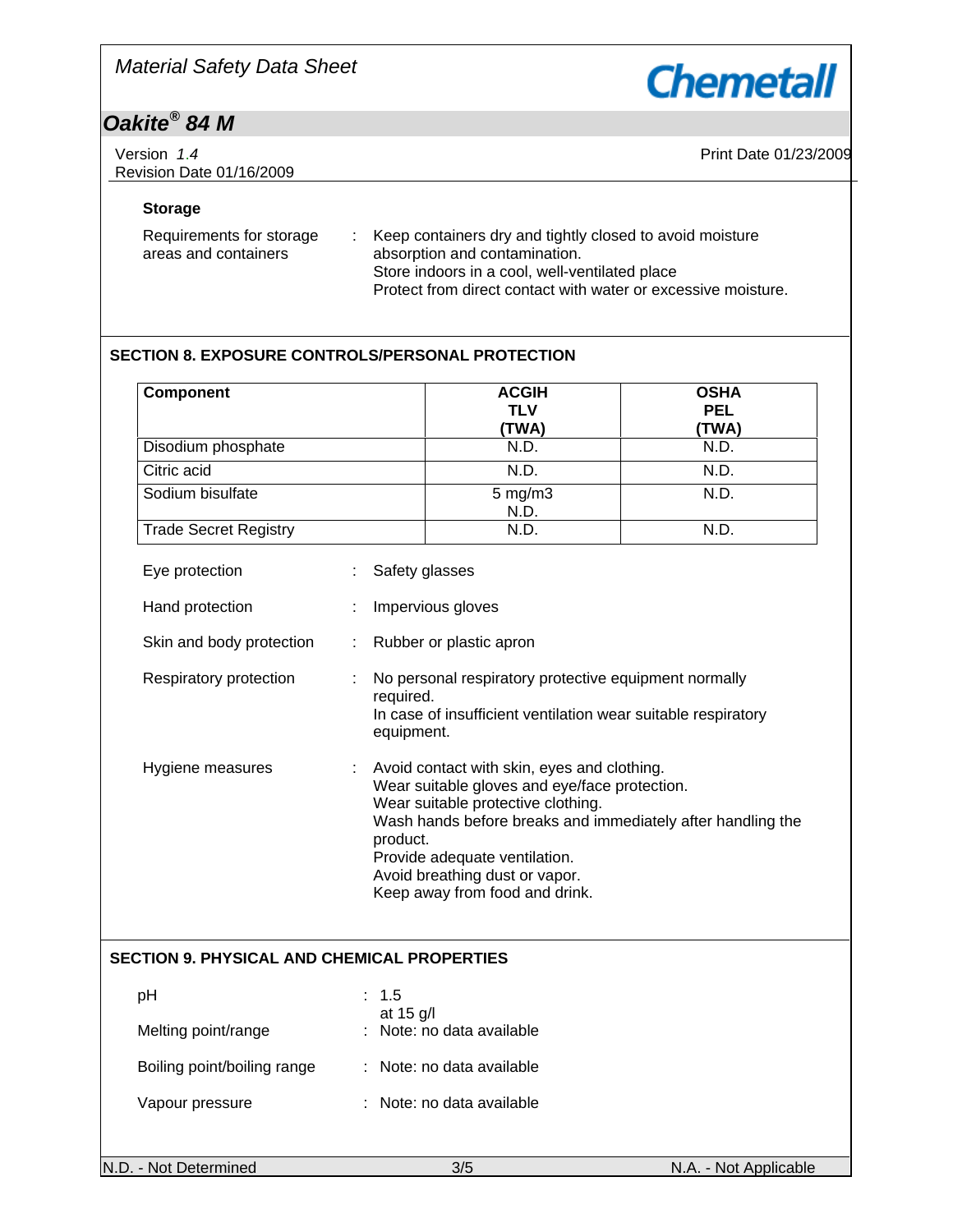## *Material Safety Data Sheet*





| Version 1.4<br>Revision Date 01/16/2009          |                              | Print Date 01/23/2009 |
|--------------------------------------------------|------------------------------|-----------------------|
| <b>Bulk density</b>                              | $: 10.0$ lb/gal              |                       |
| Water solubility                                 | : 75 g/l<br>at 21 °C (21 °C) |                       |
| Partition coefficient: n-<br>octanol/water       | Note: no data available      |                       |
| Percent of Volatile by Weight<br>excluding water | : Note: no data available    |                       |
| Relative density                                 | : Note: not applicable       |                       |
|                                                  |                              |                       |
| <b>SECTION 10. STABILITY AND REACTIVITY</b>      |                              |                       |

| Conditions to avoid                 | : Exposure to moisture.                                                                                                  |
|-------------------------------------|--------------------------------------------------------------------------------------------------------------------------|
| Materials to avoid                  | : Bases<br>Warning! Do not use together with other products. May<br>release dangerous gases (chlorine).                  |
| Hazardous decomposition<br>products | : Carbon dioxide (CO2)<br>Carbon monoxide<br>Hydrogen, by reaction with metals<br>Sulphur oxides<br>Oxides of phosphorus |

## **SECTION 11. TOXICOLOGICAL INFORMATION**

| Toxicity:                                        | : Mixture; Not Determined.        |
|--------------------------------------------------|-----------------------------------|
| <b>Acute oral toxicity</b><br>Disodium phosphate | : LD50, rat<br>Dose: 17,000 mg/kg |
| Citric acid                                      | LD50, rat                         |

## **SECTION 12. ECOLOGICAL INFORMATION**

Not Available

## **SECTION 13. DISPOSAL CONSIDERATIONS**

Advice on Disposal : Refer to all federal, provincial, state and local regulation prior to

Dose: 3,000 mg/kg